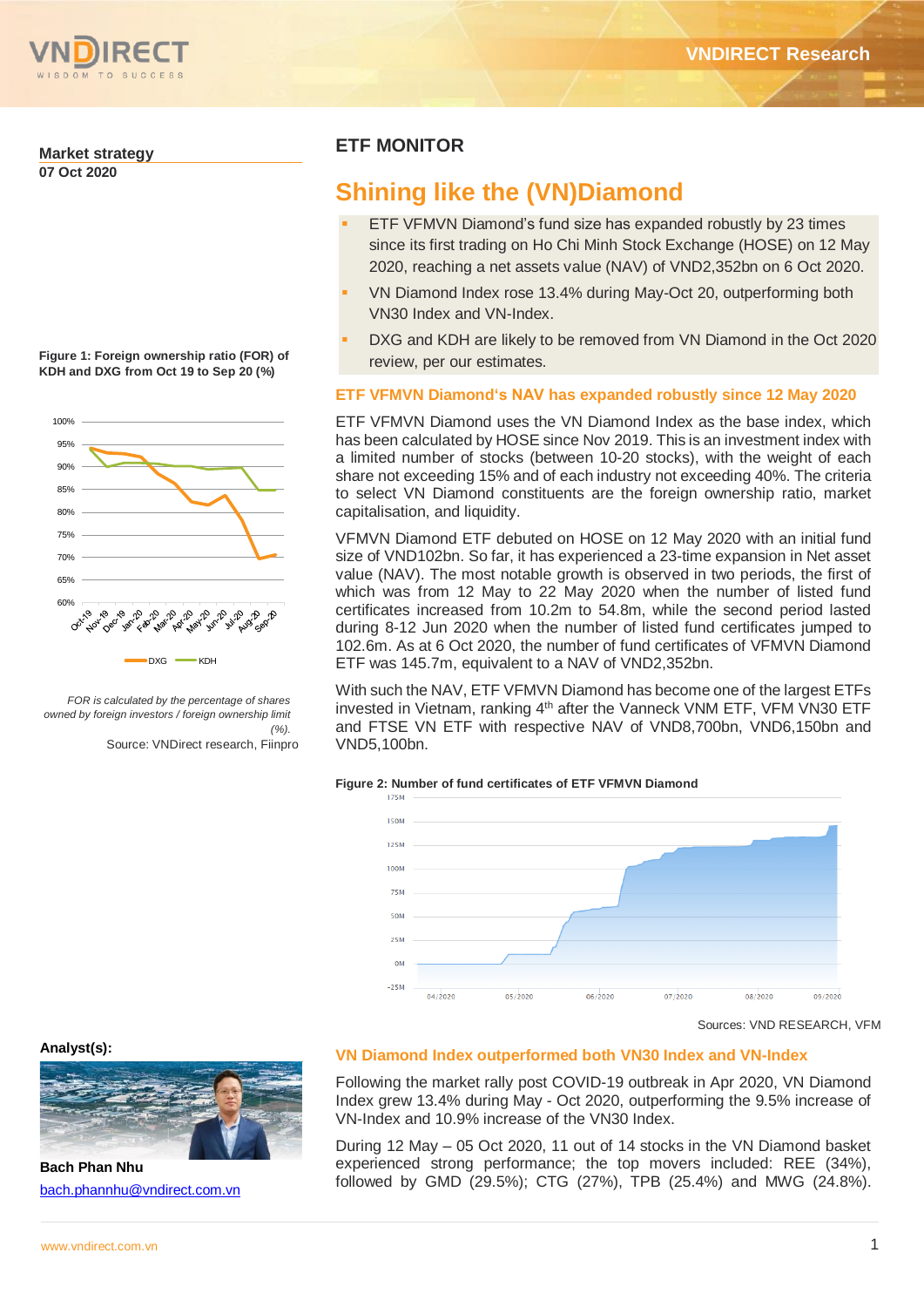

Meanwhile, CTD, PNJ and FPT's stock price witnessed decreases during this period.



**Figure 3: NAV of ETFs invested in Vietnam's stock market as at 05 Oct Figure 4: Performance of VN Diamond stocks, VN Diamond Index vs 2020 (VNDbn) VN30 and VN-Index from 12 May to 05 Oct 2020 (%)**

Sources: VND RESEARCH, ETFs' websites Sources: VND RESEARCH, Fiinpro

## **We expected DXG and KDH to be removed from VN Diamond in the Oct 2020 review**

HOSE will conduct a periodic review of the HOSE-Index in Oct 2020, in which constituents of the VN Diamond index will be updated and will be announced on 19 Oct 2020. The effective date of the new index basket is 02 Nov 2020.

Based on data as at 5 Oct 20, we forecast that DXG and KDH would be excluded from the VN Diamond, which will cut the number of constituents in this index to 12 for the Oct 2020 - Apr 2021 period.

The average 12-month foreign ownership ratio (FOR) of DXG and KDH were 89.6% and 84.5%, respectively, which did not meet the criterion (average 12 month FOR must be larger than 90%) to stay in the VN Diamond Index. The FOR is calculated by the percentage of shares owned by foreign investors/ the stock's foreign ownership limit (%).

We forecast that ETF VFMVN Diamond will sell around 6.8m of DXG shares and 5.1m of KDH shares in this review to execute the change in index constituents. Besides, ETF VFMVN Diamond will also conduct buying/selling activities to rebalance its portfolio, under which TCB has the largest number of shares bought by VFM (2.7m shares) and MBB has the largest number of shares sold by VFM (1.7m shares).

**Figure 5: New VFMVN Diamond portfolio based on our estimation (data as at 05 Oct 2020)**

| <b>Stock</b> | <b>Current</b><br>weight<br>(5/10/2020) | New weight<br>(Estimate) | Net buy/sell<br>volume<br>(Shares) | Net buy/sell<br>value<br>(VNDbn) | Average daily<br>trading value<br>(VNDbn) | Transaction<br>days<br>(Estimated) |
|--------------|-----------------------------------------|--------------------------|------------------------------------|----------------------------------|-------------------------------------------|------------------------------------|
| <b>FPT</b>   | 14.06%                                  | 15.00%                   | 437,874                            | 22.11                            | 97.46                                     | 0.23                               |
| <b>MWG</b>   | 16.63%                                  | 15.00%                   | $-368,694$                         | $-38.34$                         | 82.07                                     | 0.47                               |
| <b>TCB</b>   | 10.62%                                  | 13.25%                   | 2,746,065                          | 61.92                            | 102.21                                    | 0.61                               |
| <b>PNJ</b>   | 7.30%                                   | 10.85%                   | 1,363,220                          | 83.43                            | 42.88                                     | 1.95                               |
| <b>VPB</b>   | 10.18%                                  | 10.67%                   | 473,585                            | 11.46                            | 116.68                                    | 0.10                               |
| <b>MBB</b>   | 8.92%                                   | 7.61%                    | $-1,744,314$                       | $-30.87$                         | 96.33                                     | 0.32                               |
| <b>REE</b>   | 4.33%                                   | 6.40%                    | 1,160,642                          | 48.69                            | 17.48                                     | 2.79                               |
| <b>GMD</b>   | 4.18%                                   | 6.21%                    | 1,909,374                          | 47.73                            | 20.08                                     | 2.38                               |
| <b>CTG</b>   | 6.20%                                   | 5.29%                    | $-778,484$                         | $-21.41$                         | 139.14                                    | 0.15                               |
| <b>NLG</b>   | 2.65%                                   | 4.28%                    | 1,447,792                          | 38.37                            | 37.75                                     | 1.02                               |
| <b>TPB</b>   | 3.72%                                   | 3.18%                    | $-502,314$                         | $-12.63$                         | 23.18                                     | 0.55                               |
| <b>CTD</b>   | 1.68%                                   | 2.26%                    | 204,901                            | 13.73                            | 57.03                                     | 0.24                               |
| <b>DXG</b>   | 3.20%                                   | 0.00%                    | $-6,874,610$                       | $-75.28$                         | 45.02                                     | 1.67                               |
| <b>KDH</b>   | 5.42%                                   | $0.00\%$                 | $-5,161,959$                       | $-127.50$                        | 24.06                                     | 5.30                               |

Sources: VND RESEARCH, VFM